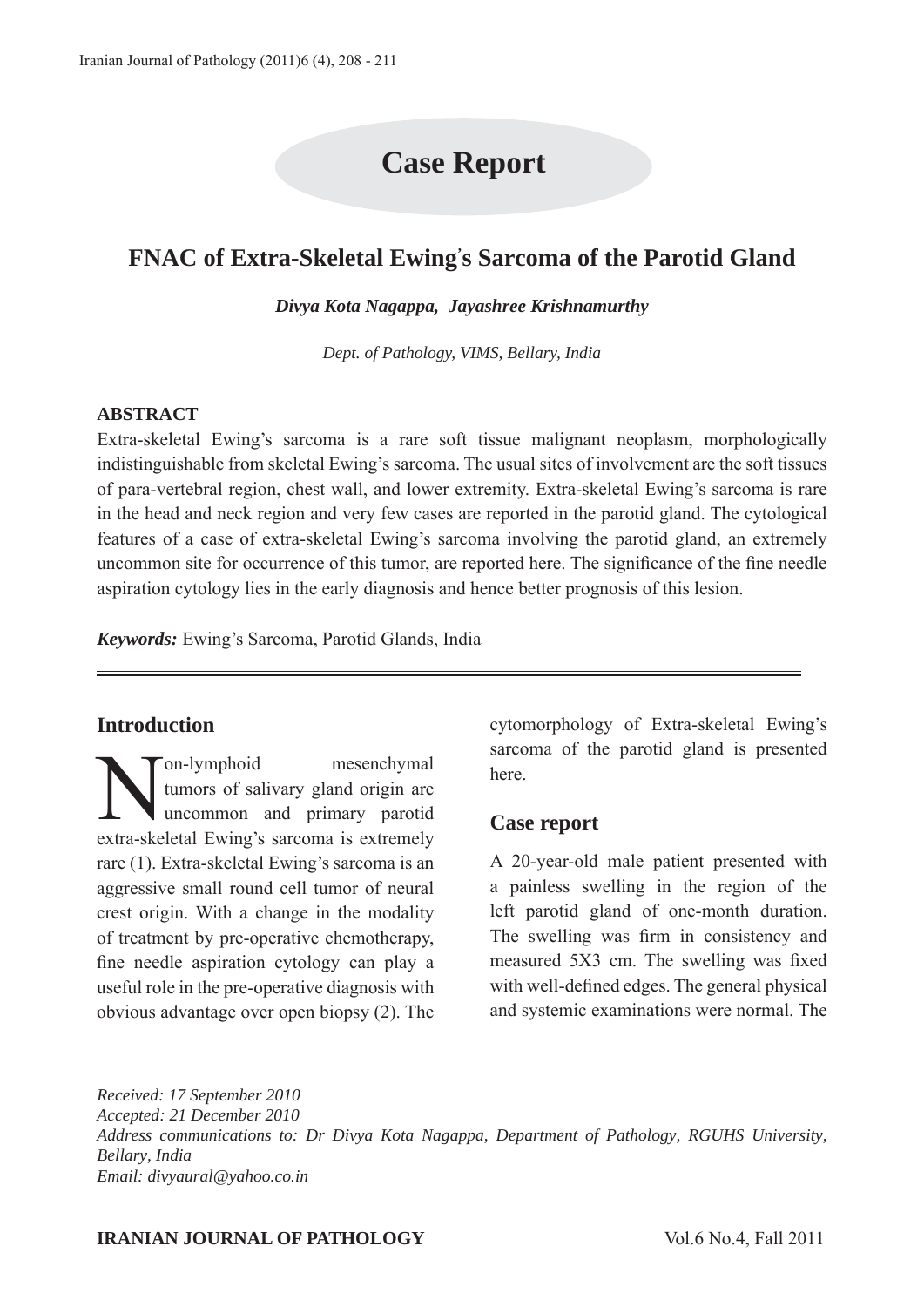routine investigations were within normal limits. Computerized tomography of the region revealed a well-defined low-density lesion, replacing the superficial lobe of the left parotid gland. There was no evidence of osseous or lymph node involvement.

Fine needle aspiration was done with a 24-gauge needle and 10 ml syringe. Hemorrhagic aspirate was obtained. Smears were stained with hematoxylin-eosin (H and E) and May- Grunwald-Giemsa (MGG) stain. Smears were highly cellular showing a mixture of single cells and clusters of loosely

cohesive cells (Fig. 1). A double cell pattern with larger and smaller round cells was noted (Fig. 1). Larger cells had rounded nuclei with finely granular chromatin and distinct small nucleoli. They had abundant pale cytoplasm with vacuoles (Fig. 2). Smaller cells had irregular hyperchromatic nuclei and scant cytoplasm. Many naked nuclei and focal crush artifact were seen. Capillary sized vascular channels with adherent tumor cells were seen (Fig. 2). Cytological diagnosis of extra-skeletal Ewing's sarcoma of parotid gland was suggested.



**Fig. 1-** Left: cellular smear showing mixture of single cells and clusters of loosely cohesive cells. (H and E,  $\times$ 100) and Right: smear-showing cluster of dual cell pattern (H and E,  $\times$ 400)



Fig. 2- Left: smear showing vascular channels with adherent tumor cells (H and E,  $\times$ 400) and Right: smear showing vacuolated cytoplasm (right, MGG, ×400)

## Vol.6 No.4, Fall 2011 **IRANIAN JOURNAL OF PATHOLOGY**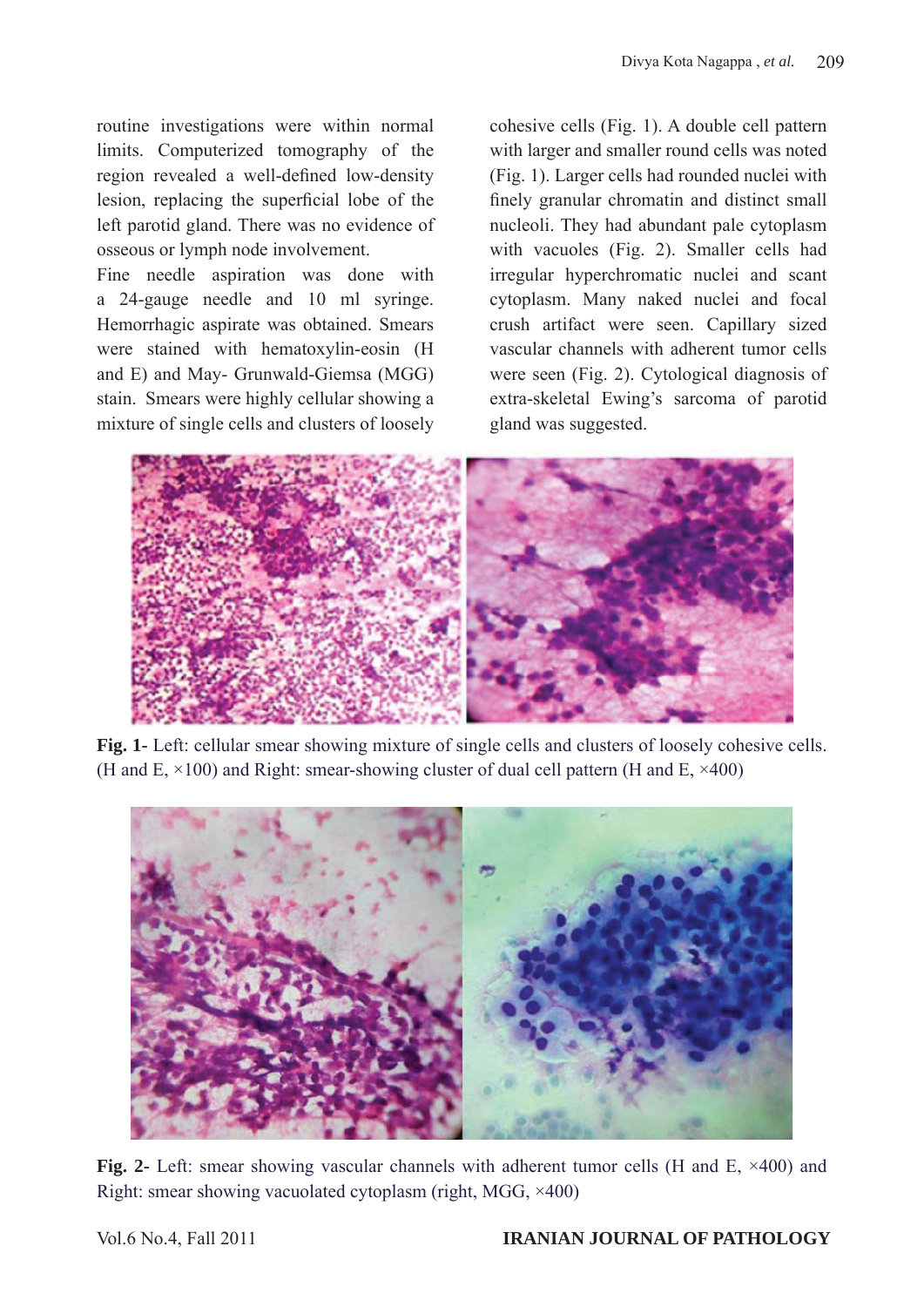Grossly the resected specimen was soft and friable with a gray tan cut surface. Histopathological examination of paraffin embedded, hematoxylin-eosin stained sections showed sheets of uniform small round cells having powdery chromatin and scant pale or irregularly vacuolated cytoplasm. Focal areas of fibrosis, necrosis, and thin walled vessels were seen. Periodic acid- Schiff (PAS) stain showed intracellular glycogen deposition and immunohistochemical analysis showed strong CD99 positivity. The diagnosis of extraskeletal Ewing's sarcoma was confirmed.

## **Discussion**

Salivary gland tumors are uncommon and most of them are of epithelial origin. Mesenchymal tumors affecting parotid gland are extremely rare. Only a handful of cases of extra-skeletal Ewing's sarcoma affecting parotid gland are reported in the literature. Sandu *et al.* described a case of parotid extraskeletal Ewing's sarcoma in a 16-year-old girl and the patient presented with facial nerve palsy (3). In our case, the presenting symptom is the parotid swelling and facial nerve palsy was not observed. Deb RA *et al.*, reported a case of primitive neuroectodermal tumor of the parotid gland, showing neural differentiation in the form of rosettes, which were absent in our case (4).

Extra-skeletal Ewing's Sarcoma was first reported by Angerval and Enzinger in 1975 (5). Extra-skeletal Ewing's sarcoma, Ewing's sarcoma, and peripheral neuroectodermal tumor are now considered the same tumor with variable differentiation. Ewing's sarcoma represents the most undifferentiated and the peripheral neuroectodermal tumor represents the most differentiated end of the spectrum (2). In addition to the common histogenesis of neuroectodermal origin, they show characteristic chromosomal translocation t [11: 22] and are immunoreactive to a product of MIC 2 gene (CD 99 antigen) (6).

The division into skeletal and extra-skeletal Ewing's sarcoma is relevant because the fiveyear survival in skeletal Ewing's sarcoma is 75% whereas for extra-skeletal Ewing's sarcoma it is 20-30%. This outcome between skeletal and extra-skeletal Ewing's sarcoma is related to the large size, poor circumcision, and deep location of the extra-skeletal Ewing's sarcoma (2). The extra-skeletal Ewing's sarcoma differs from skeletal Ewing's sarcoma in several other respects. The average age of occurrence is 20 years, in contrast to 10 years of skeletal Ewing's sarcoma. Extra-skeletal Ewing's sarcoma occurs equally in both sexes whereas skeletal Ewing's sarcoma has a 2:1 male predilection. Extra-skeletal Ewing's sarcoma involves a wider area as compared to Ewing's sarcoma. The most frequent sites of occurrence are the chest wall, paravertebral area, and lower extremity, but it has been reported in pelvis, retroperitoneum, upper extremity, lung, uterus, ovary, urinary bladder, parotid, and kidney (5).

A cytological diagnosis of extra-skeletal Ewing's sarcoma is suggested by dual population of cells and mixture of single cells and loosely cohesive cells (7), and is identical to the cytological features noted in our case. Malhotra *et al.* noted that the presence of intra-cytoplasmic vacuoles and vascular channels with adherent tumor cells could be used as additional criteria (8). Both vacuoles and vascular channels are observed in our case.

The differential diagnosis of extra-skeletal Ewing's sarcoma includes metastatic neuroblastoma, rhabdomyosarcoma, non-Hodgkin's lymphoma, metastatic small cell carcinoma.